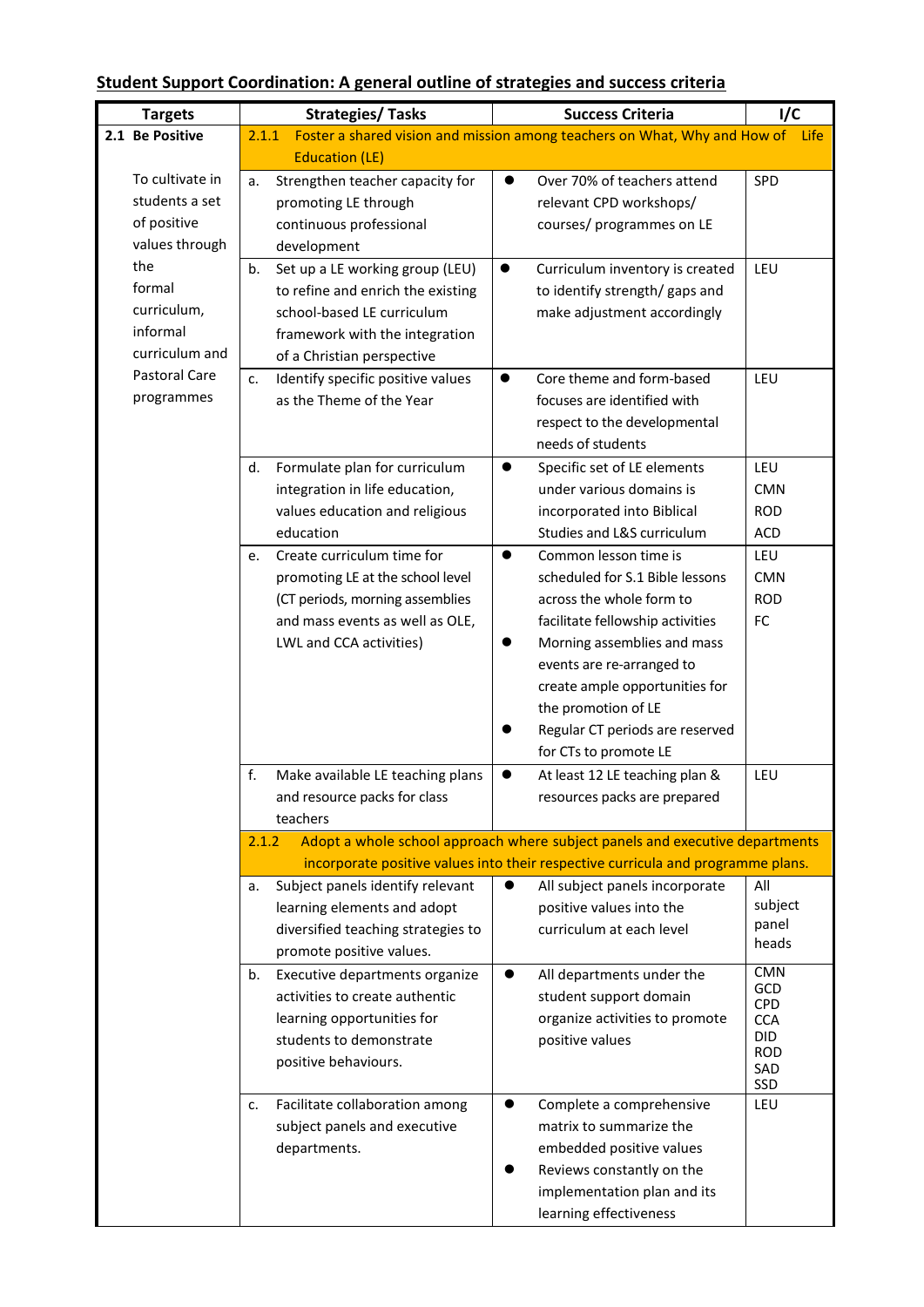|     |                  | Devise school-wide theme-based programmes to provide students opportunities to<br>2.1.3 |                                    |           |                                                                              |                   |  |
|-----|------------------|-----------------------------------------------------------------------------------------|------------------------------------|-----------|------------------------------------------------------------------------------|-------------------|--|
|     |                  | understand, reflect on, and put into practice the positive values and attitudes. e.g.:  |                                    |           |                                                                              |                   |  |
|     |                  | a.                                                                                      | "My Pledge to Act" - a QEF         | $\bullet$ | Students demonstrate keen                                                    | GCD<br>a.         |  |
|     |                  |                                                                                         | project for promoting positive     |           | interests in the thematic                                                    | GCD<br>b.         |  |
|     |                  |                                                                                         | values                             |           | learning activities                                                          | <b>CMN</b><br>c.  |  |
|     |                  | b.                                                                                      | "Harmonious School" - an EDB       | $\bullet$ | Over 70% of students agree that                                              | <b>ROD</b><br>d.  |  |
|     |                  |                                                                                         | project for S.1 students to build  |           | the thematic activities can help                                             | <b>CMN</b><br>e.  |  |
|     |                  |                                                                                         | positive relationship with peers   |           | promote positive values & attitudes                                          |                   |  |
|     |                  | c.                                                                                      | "自肥企劃" – student making            | $\bullet$ | Over 70% of students make their                                              | <b>ACD</b>        |  |
|     |                  |                                                                                         | personal pledges with action       |           | pledge of commitment to act                                                  | <b>CMN</b><br>GCD |  |
|     |                  |                                                                                         | plans in every term                |           | with positive values                                                         | CPD               |  |
|     |                  | d.                                                                                      | "Day by Day" - Christian faith     | $\bullet$ | Over 70% of the respective                                                   | <b>CCA</b>        |  |
|     |                  |                                                                                         | sharing on every Mon morning       |           | students agree that the sharing                                              | <b>DID</b>        |  |
|     |                  |                                                                                         | assembly                           |           | sessions enhance their reflection                                            | <b>ROD</b>        |  |
|     |                  | e.                                                                                      | "My Values, my Attitudes" -        |           | on the values                                                                | SAD               |  |
|     |                  |                                                                                         | student sharing on every Wed       |           |                                                                              | SSD<br>FC         |  |
|     |                  |                                                                                         | morning assembly                   |           |                                                                              | All CTs           |  |
| 2.2 | Be               | 2.2.1                                                                                   |                                    |           | Engage students with a well-balanced development of academic pursuit,        |                   |  |
|     | <b>Committed</b> |                                                                                         |                                    |           | co-curricular activities and leadership training so as to empower them to be |                   |  |
|     |                  |                                                                                         | responsible members of the school  |           |                                                                              |                   |  |
|     | To sustain and   | a.                                                                                      | Partnership with NGOs to run       | ✧         | Over 70% of the respective                                                   | <b>ACD</b>        |  |
|     | deepen           |                                                                                         | workshops and training course      |           | students agree that the NGOs'                                                | <b>CCA</b>        |  |
|     | students'        |                                                                                         | to unleash students' academic      |           | workshops are helpful                                                        | SSD               |  |
|     | sense of         |                                                                                         | and non-academic potential.        |           |                                                                              |                   |  |
|     | commitment       | b.                                                                                      | Optimize LHBT to render            | ✧         | LHBT is incorporated into the                                                | <b>ACD</b>        |  |
|     | with respect     |                                                                                         | academic support to students of    |           | school timetable for junior                                                  | <b>FC</b>         |  |
|     | to their roles   |                                                                                         | junior levels                      |           | levels                                                                       | All CTs           |  |
|     | in their         | C <sub>1</sub>                                                                          | Reconstruct CCA to cover a         | ✧         | A variety of new interest clubs                                              | <b>CCA</b>        |  |
|     | personal lives,  |                                                                                         | broad range of intellectual and    |           | is introduced                                                                |                   |  |
|     | society and      |                                                                                         | cultural interests and activities  |           |                                                                              |                   |  |
|     | country          | d.                                                                                      | Provide opportunities for          | ✧         | Various platforms are explored                                               | <b>ACD</b>        |  |
|     |                  |                                                                                         | students to display their talents, |           | for students to display their                                                | <b>CCA</b>        |  |
|     |                  |                                                                                         | e.g. talent show, public speaking  |           | unique talents                                                               | FC                |  |
|     |                  |                                                                                         | and drama performance              |           |                                                                              | All CTs           |  |
|     |                  | e.                                                                                      | Set up frameworks for the          | ✧         | All functional groups provide                                                | <b>CMN</b>        |  |
|     |                  |                                                                                         | leadership ladder to develop       |           | thematic leadership training to                                              | GCD               |  |
|     |                  |                                                                                         | students' leadership potential     |           | their student leaders                                                        | <b>CPD</b>        |  |
|     |                  |                                                                                         | and competences                    | ✧         | Over 70% of the respective                                                   | <b>CCA</b>        |  |
|     |                  | f.                                                                                      | Mobilize various functional        |           | students agree that the training                                             | <b>DID</b>        |  |
|     |                  |                                                                                         | groups to provide thematic         |           | courses help unleash their                                                   | <b>ROD</b>        |  |
|     |                  |                                                                                         | leadership training programmes     |           | leadership potential                                                         |                   |  |
|     |                  |                                                                                         | for student leaders                |           |                                                                              |                   |  |
|     |                  | g.                                                                                      | Keep up with the                   | ✧         | Over 70% of the respective                                                   |                   |  |
|     |                  |                                                                                         | peer-mentoring scheme to           |           | students agree that the                                                      |                   |  |
|     |                  |                                                                                         | foster co-working between          |           | peer-mentoring scheme                                                        |                   |  |
|     |                  |                                                                                         | senior and junior committee        |           | facilitate effective collaboration                                           |                   |  |
|     |                  |                                                                                         | members                            |           | among committee members                                                      |                   |  |
|     |                  | h.                                                                                      | Refine and promote the             | $\bullet$ | Number of enrollment to the                                                  | SAD               |  |
|     |                  |                                                                                         | All-round Development Award        |           | All-round Development Award                                                  |                   |  |
|     |                  |                                                                                         | Scheme                             |           | Scheme is increased                                                          |                   |  |
|     |                  | i.                                                                                      | Set up award scheme to             | ✧         | New award scheme is set up                                                   | <b>CCA</b>        |  |
|     |                  |                                                                                         | recognize outstanding CCA          |           | for recognizing outstanding                                                  |                   |  |
|     |                  |                                                                                         | performance.                       |           | CCA performance                                                              |                   |  |
|     |                  |                                                                                         |                                    |           |                                                                              |                   |  |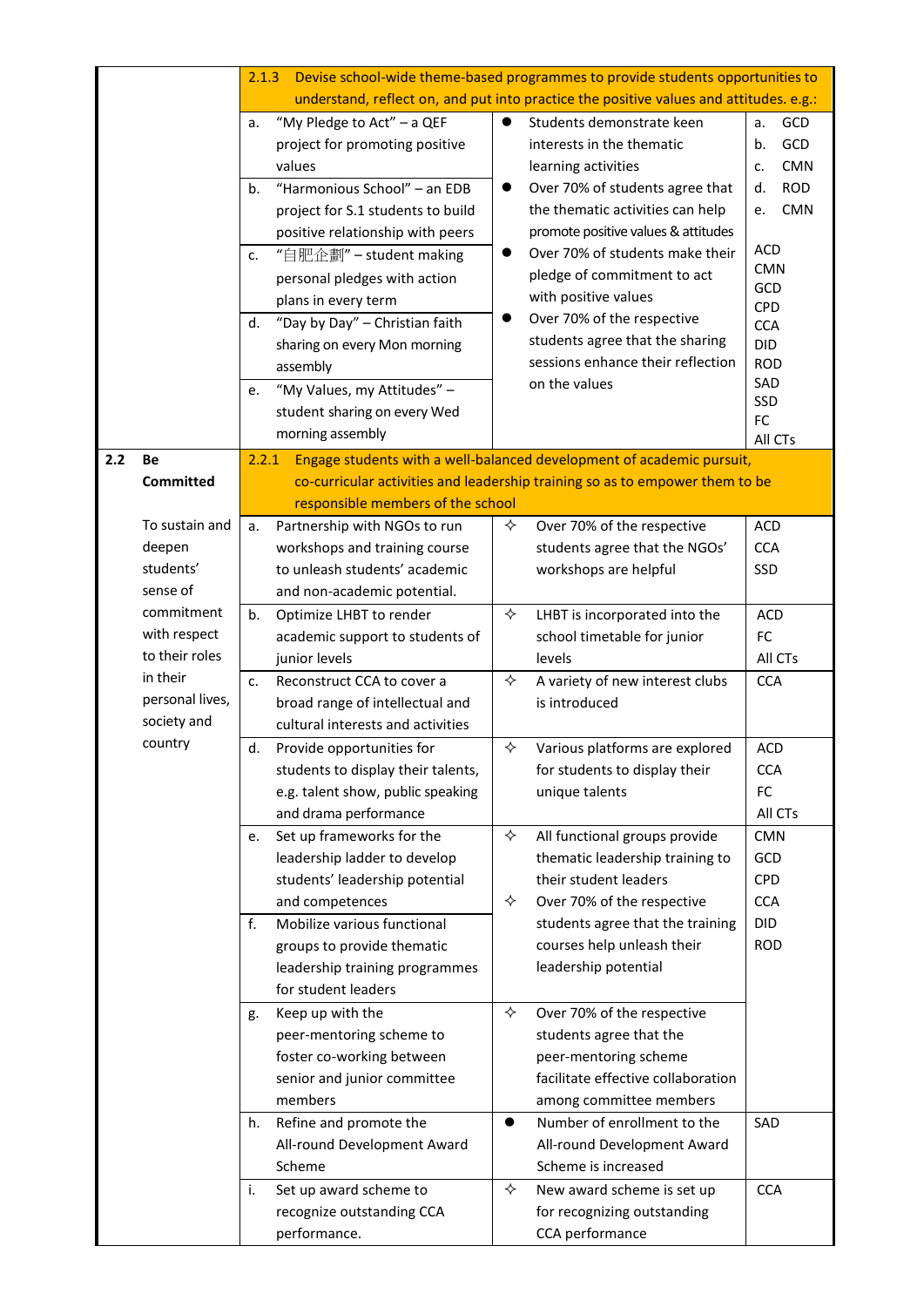|     |                                                                                  | Formulate developmental programmes in strengthening students' social awareness<br>2.2.2                                                                                        |                                                                                                                                                                                                                                                                                              |                |                                                                                                                                                                                                          |                                                                                                      |  |  |
|-----|----------------------------------------------------------------------------------|--------------------------------------------------------------------------------------------------------------------------------------------------------------------------------|----------------------------------------------------------------------------------------------------------------------------------------------------------------------------------------------------------------------------------------------------------------------------------------------|----------------|----------------------------------------------------------------------------------------------------------------------------------------------------------------------------------------------------------|------------------------------------------------------------------------------------------------------|--|--|
|     | and their commitment to serving the community                                    |                                                                                                                                                                                |                                                                                                                                                                                                                                                                                              |                |                                                                                                                                                                                                          |                                                                                                      |  |  |
|     |                                                                                  | а.<br>society                                                                                                                                                                  | Organize experiential learning<br>activities to broaden students'<br>perspectives and sharpen their<br>awareness of the needs of the                                                                                                                                                         | $\bullet$<br>● | Students demonstrate keen<br>interests in the experiential<br>learning activities<br>Over 70% of the respective<br>students agree that the<br>learning programmes help<br>sharpen their social awareness | <b>ACD</b><br><b>CMN</b><br>GCD<br><b>CPD</b><br><b>CCA</b><br>DID<br><b>ROD</b><br>SAD<br>SSD<br>FC |  |  |
|     |                                                                                  |                                                                                                                                                                                |                                                                                                                                                                                                                                                                                              |                |                                                                                                                                                                                                          | All CTs                                                                                              |  |  |
|     |                                                                                  | b.<br>services<br>c.<br>participation                                                                                                                                          | Promote iCare Programme to<br>engage students activity in social<br>Refine award scheme to<br>recognize keen social service                                                                                                                                                                  |                | Number of students enrolling<br>the iCare programme is<br>increased                                                                                                                                      | <b>CMN</b><br>SAD                                                                                    |  |  |
|     |                                                                                  | 2.2.3<br>Implement National Security Education (NSE) to enable students to develop a sense<br>of national identity and be committed to caring and contributing to the country. |                                                                                                                                                                                                                                                                                              |                |                                                                                                                                                                                                          |                                                                                                      |  |  |
|     |                                                                                  | а.<br><b>NSE</b>                                                                                                                                                               | Set up a working group to take<br>charge of the planning and<br>coordination work in promoting                                                                                                                                                                                               | ✧              | A NSE working group is formed<br>to enhance curriculum<br>coordination and planning at<br>school level                                                                                                   | NSE,                                                                                                 |  |  |
|     |                                                                                  | b.                                                                                                                                                                             | Enhance teachers' professional<br>development on NSE                                                                                                                                                                                                                                         | ✧              | Over 50% of teachers attend<br>relevant CPD workshops/<br>courses/ programmes on NSE                                                                                                                     | SPD                                                                                                  |  |  |
|     |                                                                                  | c.                                                                                                                                                                             | Establish the monitoring<br>mechanism for regular review of<br>learning and teaching resources                                                                                                                                                                                               | ✧              | All teachers archive their work<br>plans, selected or<br>self-compiled teaching<br>materials, question papers for<br>tests and examinations                                                              | <b>NSE</b><br>All<br>teachers                                                                        |  |  |
|     |                                                                                  | d.<br>modern China                                                                                                                                                             | Organize learning activities to<br>strengthen students' national<br>identity & their understanding of<br>$\diamond$ Sister Schools Programme<br>$\Leftrightarrow$ Exchange Programmes<br>$\Leftrightarrow$ Service programmes in China<br>$\diamond$ Sharing after Flag-hoisting<br>Ceremony | ✧              | Student actively take part in<br>the activities and show concern<br>for the motherland                                                                                                                   | <b>ACD</b><br><b>CMN</b><br>GCD<br><b>DID</b><br><b>OCD</b><br><b>HSC</b><br>SSD<br>FC<br>All CTs    |  |  |
| 2.3 | Be                                                                               | Conduct an array of class-based, inter-class, inter-house along with student-led<br>2.3.1                                                                                      |                                                                                                                                                                                                                                                                                              |                |                                                                                                                                                                                                          |                                                                                                      |  |  |
|     | <b>Connected</b>                                                                 |                                                                                                                                                                                |                                                                                                                                                                                                                                                                                              |                | activities to build up class spirit, peer bonding and student-teacher rapport.                                                                                                                           |                                                                                                      |  |  |
|     | To promote<br>positive<br>school<br>connectedness<br>at the                      | а.                                                                                                                                                                             | Extend Super Class Scheme to<br>cover a wide range of activities<br>and competitions                                                                                                                                                                                                         | $\bullet$      | Super Class Scheme is<br>extended to cover a wide<br>range of activities and<br>competitions under the four<br>specific domains                                                                          | SAD                                                                                                  |  |  |
|     | individual,<br>classroom<br>and school<br>level to<br>sustain a<br>caring school | b.                                                                                                                                                                             | Class-based activities, e.g.<br>$\diamond$ Study Group,<br>$\diamond$ Christmas Party<br>$\Diamond$ Student-led activities<br>with PIE process run by                                                                                                                                        | ✧<br>✧         | At least 2 class-based<br>student-led activities are<br>initiated by the class unions<br>Students show active<br>participation, team spirit and                                                          | FC<br>All CTs                                                                                        |  |  |
|     | climate                                                                          | c.                                                                                                                                                                             | class union<br>Inter-class competition, e.g.                                                                                                                                                                                                                                                 | ✧              | collaboration in activities<br>Over 70% of students agree                                                                                                                                                | <b>CMN</b>                                                                                           |  |  |